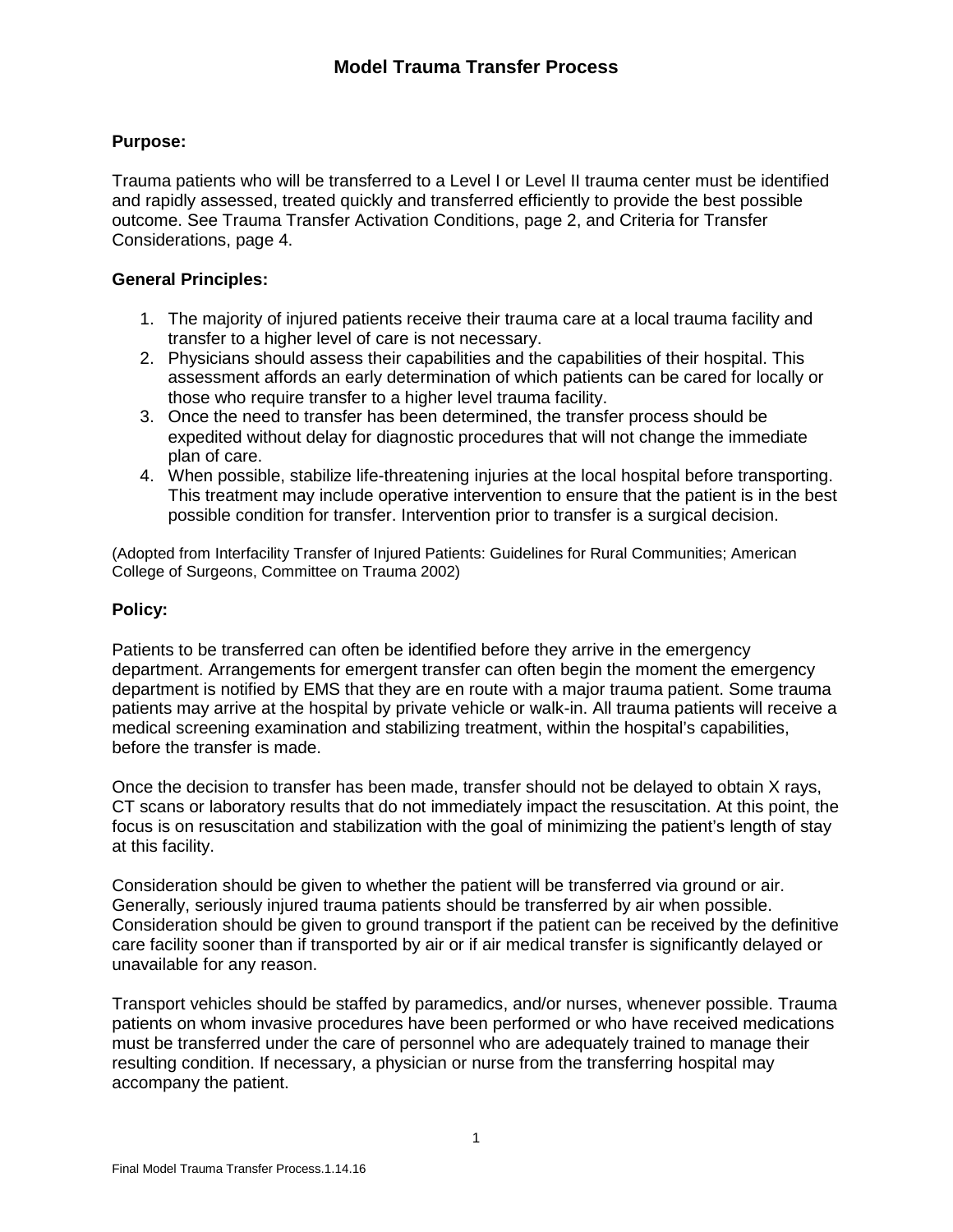# **Trauma Transfer Activation Conditions**

**The following are conditions that should immediately activate emergency transfer procedures:**

- Central Nervous System
	- o Penetrating injury/open fracture with or without cerebrospinal fluid leak
	- o Depressed skull fracture
	- o GCS <14 or deteriorating mental status or lateralizing neurological signs
	- o Spinal fracture, spinal cord injury or major vertebral injury
- Circulatory System
	- o Carotid or vertebral arterial injury
	- o Torn thoracic aorta or great vessel
	- o Cardiac rupture
- **Chest** 
	- o Major chest wall injury
	- o Bilateral pulmonary contusion with Pao2:Flo2 ratio less than 200.
	- o Wide mediastinum or other signs suggesting great vessel injury
	- o Cardiac injury
	- o More than two unilateral rib fractures or bilateral rib fractures with pulmonary contusion (if no critical care consultation is available).
- Pelvis/Abdomen
	- o Pelvic fracture with shock or other evidences of continuing hemorrhage
	- o Open pelvic injury
	- o Unstable pelvic fracture requiring transfusion of more than 6 U of red blood cells in 6 hours
	- o Major abdominal vascular injury
	- $\circ$  Grade IV or V liver injuries requiring transfusion of more than 6 U of red blood cells in 6 hours
	- o Complex pelvis/acetabulum fractures.
- **Major Extremity Injuries** 
	- o Fracture/dislocation with loss of distal pulses
- Multiple-System Injury
	- o Head injury combined with face, chest, abdominal, or pelvic injury
	- o Burns with associated injuries
	- o Significant torso injury with advanced comorbid disease (such as coronary artery disease, chronic obstructive pulmonary).
- Secondary Deterioration (Late Sequelae)
	- o Single or multiple organ system failure (deterioration in central nervous, cardiac, pulmonary, hepatic, renal, or coagulation systems)
	- o Major tissue necrosis
	- o Prolonged mechanical ventilation required
- Co-morbid Factors
	- o Age >55 years
	- o Children < 15 years of age
	- o Cardiac or respiratory disease
	- o Insulin-dependent diabetes
	- o Morbid obesity
	- o Pregnancy
	- o Immunosuppression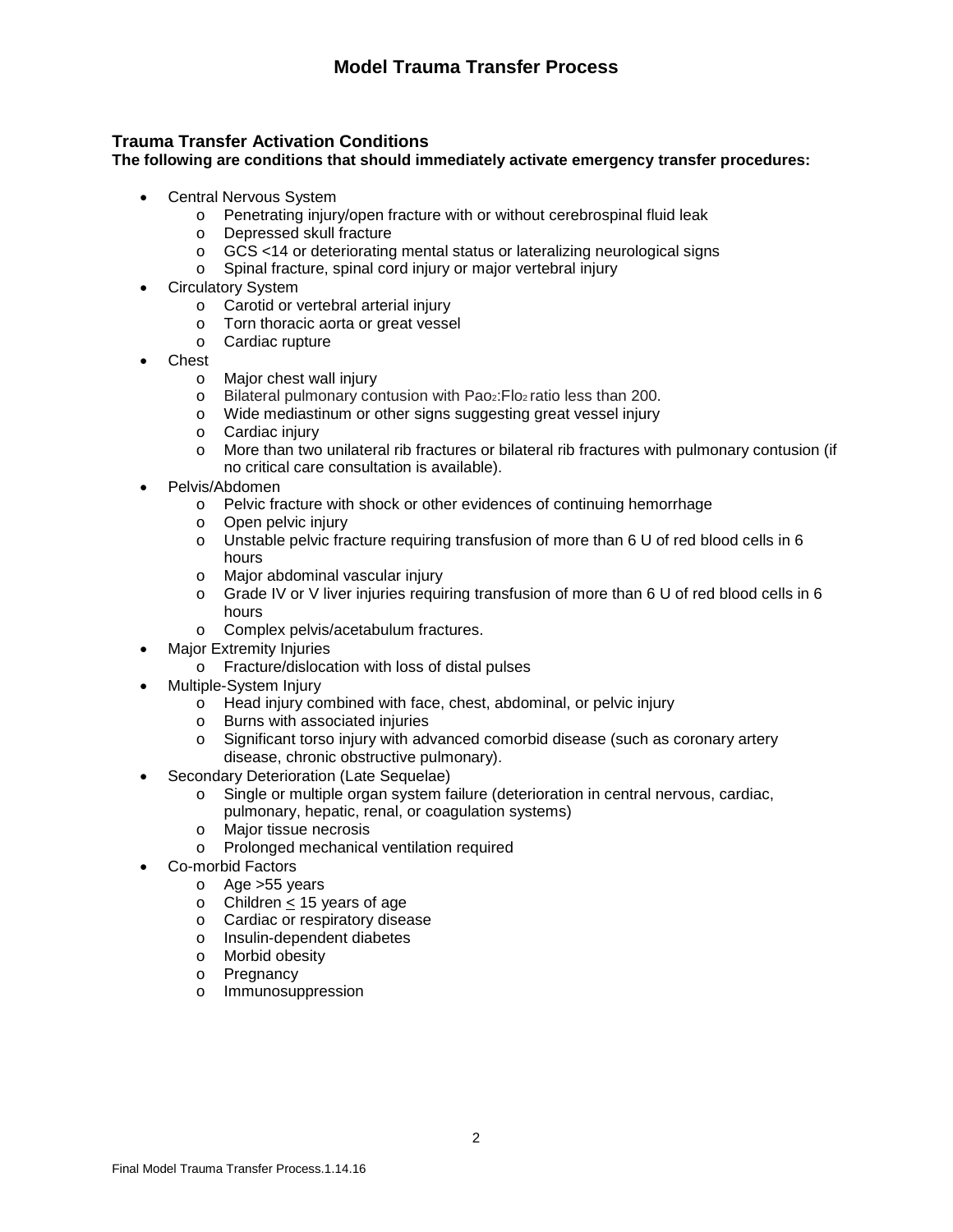# **Trauma Transfer Procedure**:

Before patient arrival by EMS:

- 1. After becoming aware of an incoming trauma patient that will likely require transfer, the emergency department staff activates the trauma team and notifies the emergency department physician of the likelihood of transfer. Ascertain from EMS if they have already ordered air medical transportation.
- 2. The physician identifies the appropriate mode of transfer (i.e., air medical vs. ground) and the required qualifications of transferring EMS personnel.
- 3. Contact the appropriate air medical and/or ground transportation service, obtain ETA.

After patient arrival (any arrival mode):

- 1. The physician completes steps 2 and 3 above.
- 2. The physician identifies and contacts the receiving facility, and requests the receiving physician to accept the transfer. The two should discuss the current physiological status of the patient and the optimal timing of transfer.
- 3. Before transfer, the physician should:
	- Ensure chest tubes are placed in the presence of pneumothorax.
	- Ensure at least two IV lines are established.
	- Consider securing the airway with endotracheal tube or supraglottic airway if  $GCS < 11$ .
	- Consider sending additional blood, equipment and supplies (medications, fluids, etc.) that the patient may need en route if not available in the transporting vehicle.
- 4. Prepare medical records and patient personal effects to accompany the patient. The following information shall include when appropriate (also see Checklist on page 4):
	- Patient name, address, hospital number, age
	- Name, address, phone number for next of kin
	- Patient's third party billing number
	- History/mechanism of injury
	- Condition on admission
	- Vital signs pre-hospital, during stay and at time of transfer
	- Treatment provided to the patient, including medications given and route
	- Laboratory and x-ray findings, including images if available
	- Fluids given by type and volume
	- Name, address of transferring physician and contact information
	- Name of physician at the receiving facility to whom the patient is to be transferred
	- Name of physician at the receiving facility who has been contacted about the transfer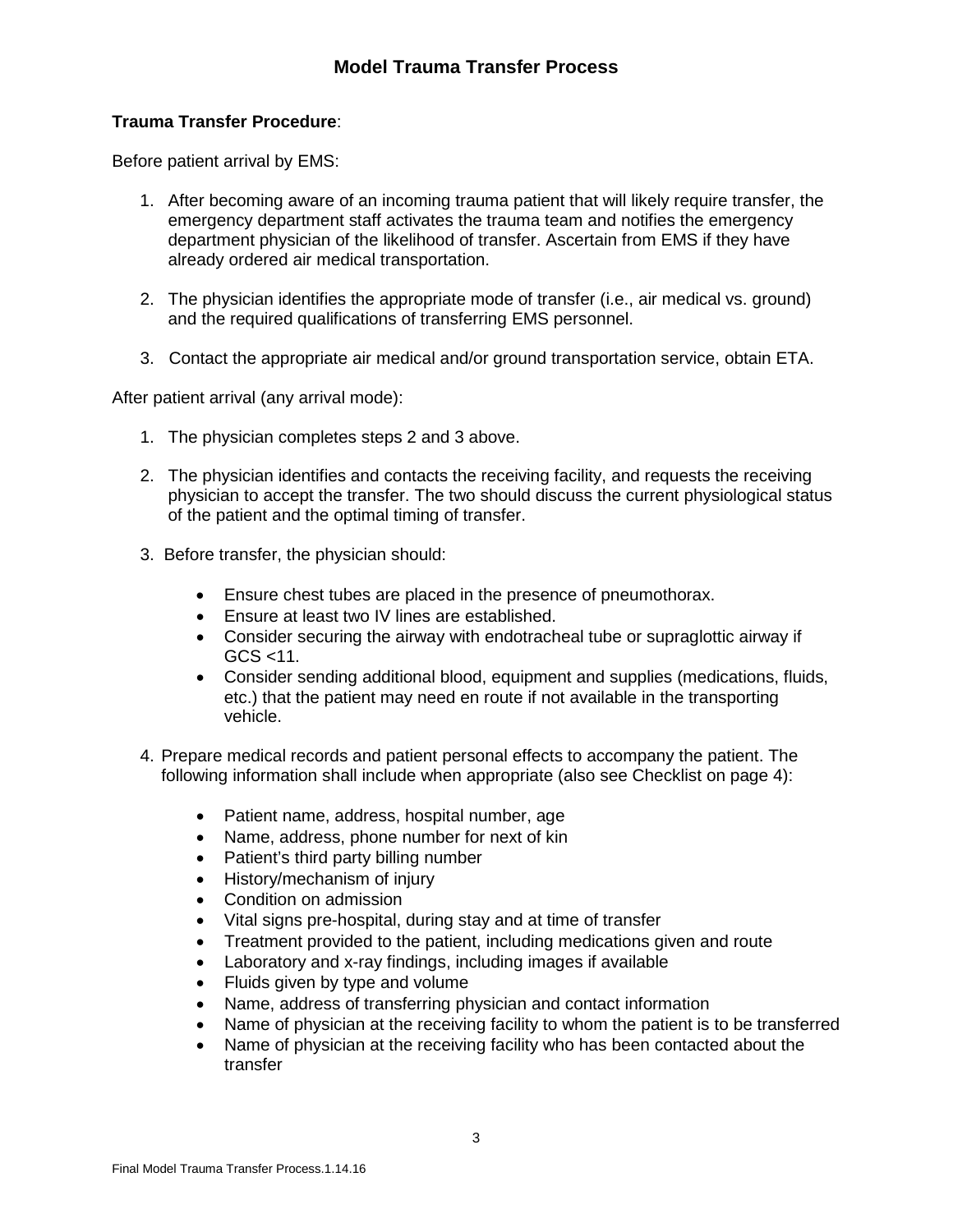# **Criteria for Transfer Consideration\***

*Critical Injuries* to **Level I or Level II** trauma center:

- 1. Carotid or vertebral arterial injury
- 2. Torn thoracic aorta or great vessel
- 3. Cardiac rupture
- 4. Bilateral pulmonary contusion with PaO<sub>2</sub> to FIO<sub>2</sub> ration less than 200
- 5. Major abdominal vascular injury
- 6. Grade IV or V liver injuries requiring >6 U RBC transfusion in 6 hours
- 7. Unstable pelvic fracture requiring >6 U RBC transfusion in 6 hours
- 8. Fracture or dislocation with loss of distal pulses
- 9. Penetrating injury or open fracture of the skull
- 10. Glasgow Coma Scale score <14 or lateralizing neurologic signs
- 11. Spinal fracture or spinal cord deficit
- 12. Complex pelvic/acetabulum fractures
- 13. >2 unilateral rib fractures or bilateral rib fractures with pulmonary contusion (if no critical care consultation is available)
- 14. Significant torso injury with advanced comorbid disease (such as coronary artery disease, chronic obstructive pulmonary disease

NOTE: It may be appropriate for an injured patient to undergo operative control of ongoing hemorrhage before transfer if a qualified surgeon and operating room resources are promptly available at the referring hospital.

\* Resources for Optimal Care of the Injured Patient 2014, Committee on Trauma, American College of Surgeons.